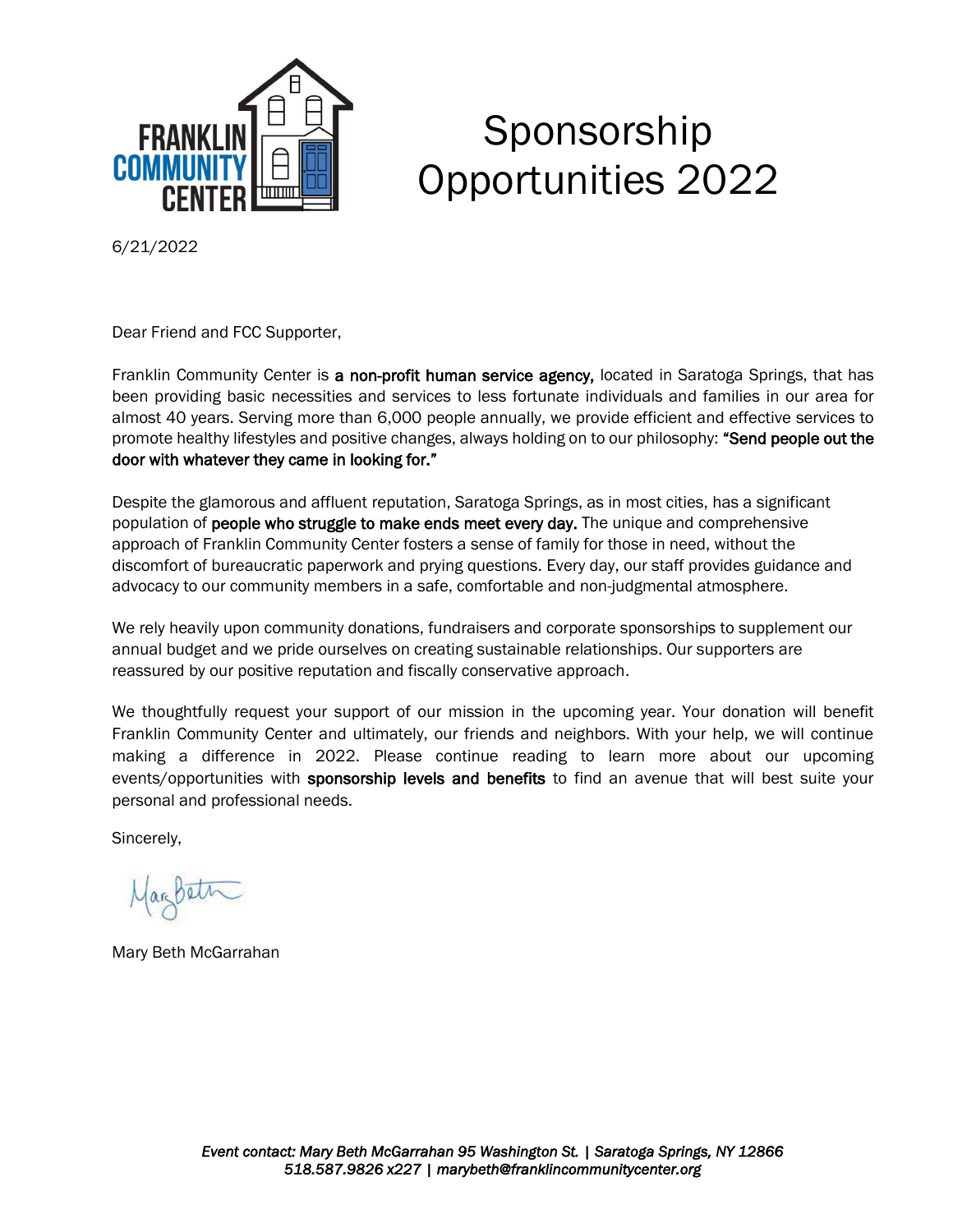# Event Sponsorship

### FCC "Class is in Session" Fundraising Event

Friday September 29, 2022, enjoy complimentary cocktails and food designed especially for our event being held in the Arpey Family Community Center. Featuring a Silent Auction, specialty cocktails, hors d'oeuvres, desserts and music.

#### \$10,000 – Valedictorian

- Includes 10 complimentary tickets
- Your name and/or logo featured on back of invitation
- Prominent logo on event emails, at event check-in, full-page color ad in program and company brochure distribution opportunity
- Recognition on www.franklincommunitycenter.org event page and on FCC's Facebook event page

#### \$7,500 – Salutatorian

- Includes 8 complimentary tickets
- Your name and/or logo featured on invitation
- Prominent logo placement on event emails, at event check-in and half page color ad in program
- Recognition on www.franklincommunitycenter.org event page and FCC's Facebook event page

#### \$5,000 – Honor Roll

- Includes 6 complimentary tickets
- Prominent listing on invitation
- Prominent logo placement on event emails, at event check-in and quarter page ad in program
- Recognition on www.franklincommunitycenter.org event page and FCC's Facebook event page

#### \$2,000 – Merit Roll

- Includes 4 complimentary tickets
- Listing on invitation
- Prominent logo placement on event emails, at event check-in and business card ad in program
- Recognition on [www.franklincommunitycenter.org](http://www.franklincommunitycenter.org/) event page and FCC's Facebook event page

#### \$1,000 – Achievement Award

- Includes 2 complimentary tickets
- Listing on invitation
- Prominent logo placement on event emails, at event check-in
- Recognition on [www.franklincommunitycenter.org](http://www.franklincommunitycenter.org/) event page and FCC's Facebook event page

#### \$500 – Star Student

- Includes 2 complimentary tickets
- Listing on invitation
- Recognition on [www.franklincommunitycenter.org](http://www.franklincommunitycenter.org/) event page and FCC's Facebook event page

#### \$150 – Key Club Member

- 1 ticket
- Recognition on event invitation and on [www.franklincommunitycenter.org](http://www.franklincommunitycenter.org/) event page

#### \$125 – Jr. Key Club Member (for 35 and under)

- 1 ticket
- Recognition on event invitation and on [www.franklincommunitycenter.org](http://www.franklincommunitycenter.org/) event page